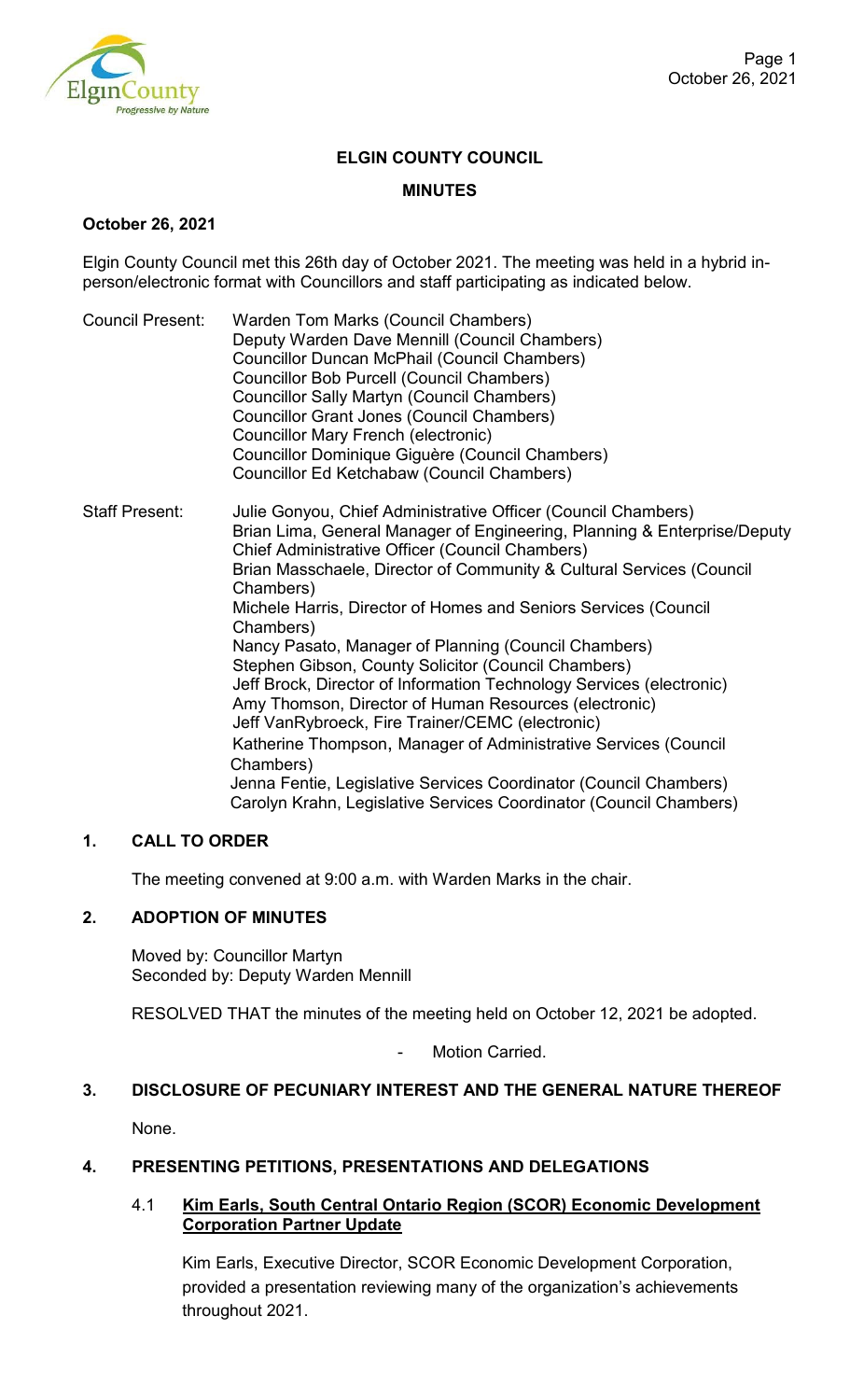Moved by: Councillor Ketchabaw Seconded by: Councillor Purcell

RESOLVED THAT the presentation from the Executive Director of South Central Ontario Region (SCOR) Economic Development Corporation Partner Update be received and filed.

Motion Carried.

# **5. COMMITTEE OF THE WHOLE**

Moved by: Councillor McPhail Seconded by: Councillor Giguère

RESOLVED THAT we do now move into Committee of the Whole Council.

Motion Carried.

## **ADDITIONAL REPORT**

Moved by: Councillor Jones Seconded by: Councillor Martyn

RESOLVED THAT an additional report be considered by County Council from the General Manager of Engineering, Planning, & Enterprise/Deputy CAO regarding the Talbot Line Slope Rehabilitation Tender Award.

Motion Carried.

## **6. REPORTS OF COUNCIL, OUTSIDE BOARDS AND STAFF**

### 6.1 **Revisions to Elgin County Museum By-law and Advisory Committee Representation – Director of Community and Cultural Services**

The Director of Community and Cultural Services presented the report recommending a membership change on the Elgin County Museum Advisory Committee and other minor changes to the Elgin County Museum's operating bylaw.

Moved by: Councillor Martyn Seconded by: Councillor Jones

RESOLVED THAT the By-Law "To Provide for the Operation of the Elgin County Museum" be hereby amended according to the terms outlined in the report titled "Revisions to Elgin County Museum By-Law and Advisory Committee Representation" from the Director of Community and Cultural Services dated October 15, 2021.

Motion Carried.

### 6.2 **Homes – Attending Physician Agreement – Elgin Manor – Director of Homes and Seniors Services**

The Director of Homes and Seniors Services presented the report recommending approval of an Attending Physician Agreement with Dr. Brendan Boyd securing the provision of medical services to Elgin Manor.

Moved by: Councillor Purcell Seconded by: Deputy Warden Mennill

RESOLVED THAT the report titled "Homes – Attending Physician Agreements – Elgin Manor" dated October 19, 2021 be received and filed; and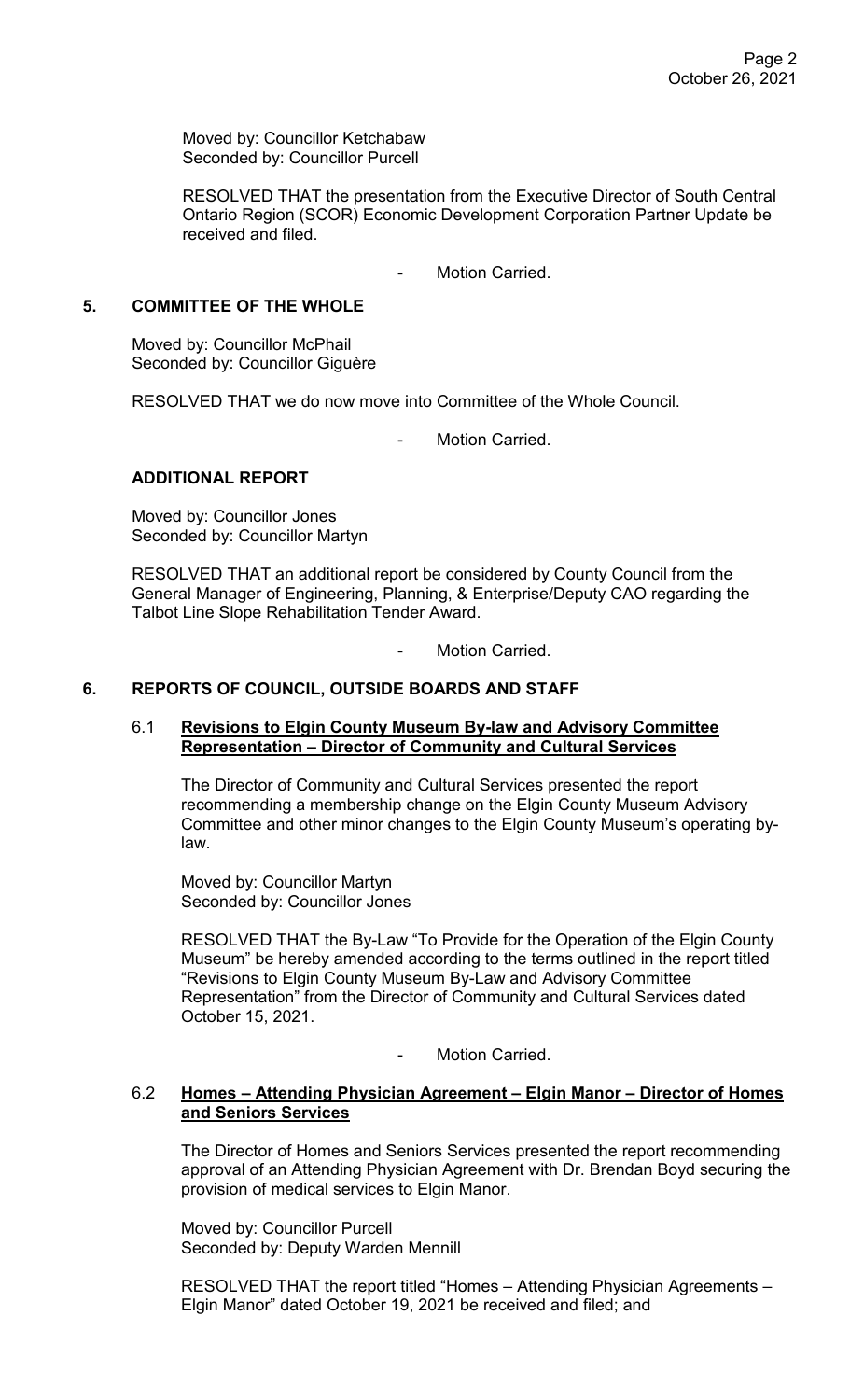THAT Council approve an Attending Physician Agreement with Dr. Brendan Boyd for an initial Term of eleven (11) months and twenty-five (25) days, commencing on November 1, 2021 and ending on October 25, 2022 and securing the provision of medical services to Elgin Manor; and

THAT Council authorize execution of the said Attending Physician Agreement by the Warden and Chief Administrative Officer on behalf of the Corporation of the County of Elgin; and

THAT Council accept the requested end date of October 31, 2021 for the Dr. Ken Morrison attending physician agreement for Elgin Manor.

Motion Carried.

#### 6.3 **Homes – Specialized Physician Agreement – Neurotoxin (i.e. Botox, Dysport, Xeomin) for Spasticity Management – Bobier Villa, Elgin Manor, Terrace Lodge – Director of Homes and Seniors Services**

The Director of Homes and Seniors Services presented the report recommending that Council approve and authorize the execution of the two (2) year agreement with Dr. Adam Kassam for the provision of specialized medical services (spasticity management) to Bobier Villa, Elgin Manor and Terrace Lodge.

Moved by: Councillor Jones Seconded by: Councillor Giguère

RESOLVED THAT the report titled "Homes – Specialized Physician Agreement – Neurotoxin (i.e. Botox, Dysport, Xeomin) for Spasticity Management – Bobier Villa, Elgin Manor, and Terrace Lodge" dated October 19, 2021 be received and filed; and

THAT Council approve, and authorize execution by specified representatives, the two (2) year agreement from November 10, 2021 to November 9, 2023 with Dr. Adam Kassam for the provision of specialized medical services (spasticity management) to Bobier Villa, Elgin Manor, and Terrace Lodge.

Motion Carried.

### 6.4 **Approval for Official Plan Amendment No. 8, Additional Residential Units, Municipality of Central Elgin File No. CE-OPA 8-21 – Manager of Planning**

The Manager of Planning presented the report recommending that Council approve Official Plan Amendment No. 8 to the Municipality of Central Elgin Official Plan, File No. CE OPA 8-21.

Moved by: Councillor Martyn Seconded by: Councillor McPhail

RESOLVED THAT Elgin County Council approve Official Plan Amendment No. 8 to the Municipality of Central Elgin Official Plan, File No. CE OPA 8-21; and

THAT staff be directed to provide notice of this decision in accordance with the Planning Act.

Motion Carried.

#### 6.5 **Elgin/Graham Scott Enns LLP – Short Term Rental – Storage Room 343-A – General Manager of Engineering, Planning & Enterprise/Deputy CAO and County Solicitor**

The County Solicitor presented the report informing Council of the request by Graham Scott Enns LLP to reinstate and continue a short-term rental arrangement for Room 343-A in the County Administration Building for the period of August 1, 2021 to December 31, 2022 for the sole purpose of storage, and to facilitate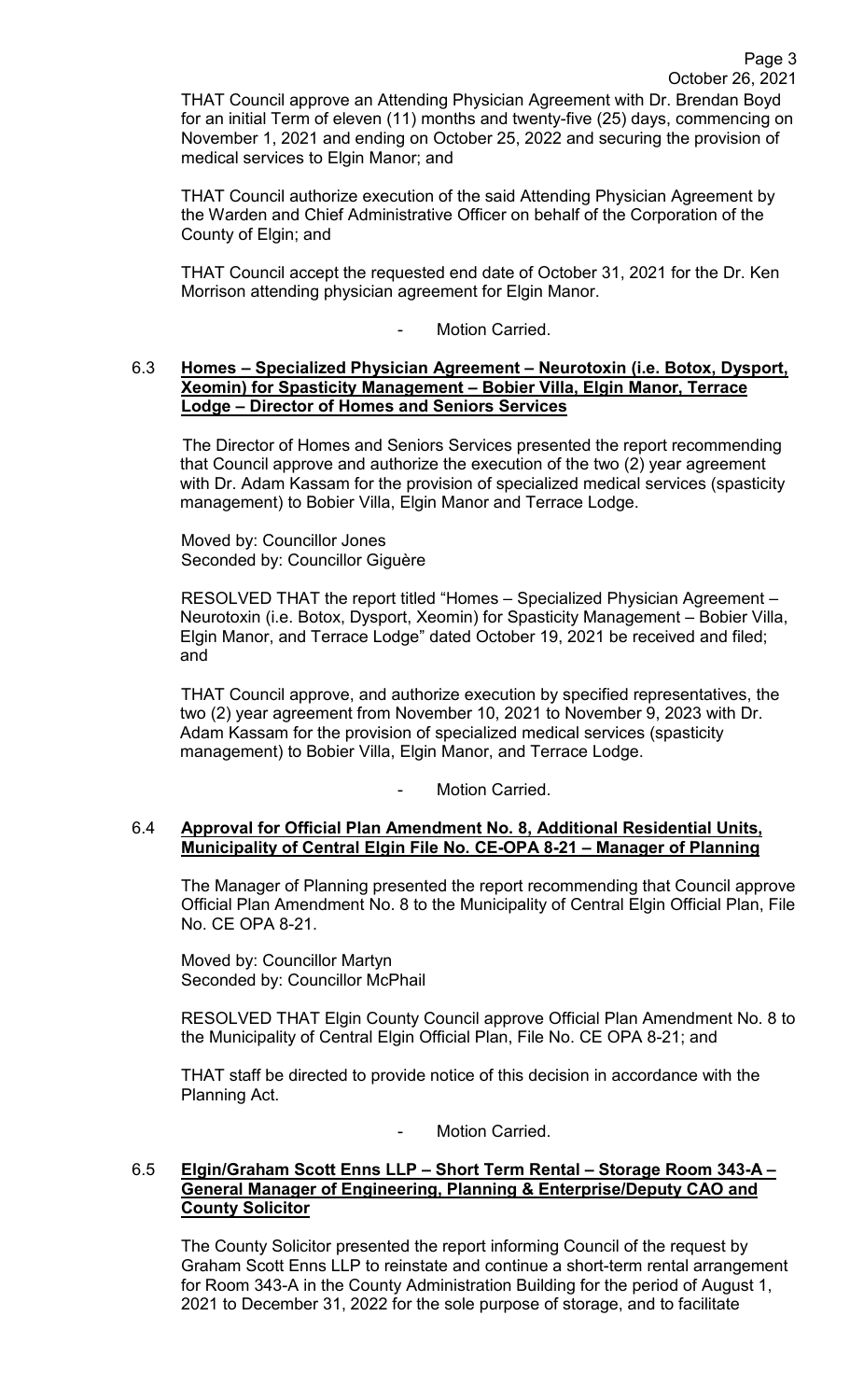October 26, 2021 continued social distancing amongst its employees through limiting in-office storage within the primary rented space.

Page 4

Moved by: Councillor Jones Seconded by: Deputy Warden Mennill

RESOLVED THAT for the period of August 1, 2021 to December 31, 2022, and at a lump sum rent of \$1,353.00 (exclusive of taxes), County Council approve the short-term rental of Room 343-A in the County Administration Building, 450 Sunset Drive, St. Thomas, Ontario to Graham Scott Enns LLP for the sole purpose of temporary storage space; and

THAT County Council approve incorporation of the terms and conditions of such short-term rental arrangement into a Memorandum of Understanding prepared by the County Solicitor; and

THAT County Council authorize the Warden and Chief Administrative Officer to execute such Memorandum of Understanding prepared by the County Solicitor.

Motion Carried.

#### 6.6 **Ride Elgin Program Cancellation – General Manager of Engineering, Planning, and Enterprise/Deputy CAO**

The General Manager of Engineering, Planning, and Enterprise/Deputy CAO presented the report informing Council that the Ride Elgin Bike Share program will not be renewed in the Village of Port Stanley.

Moved by: Councillor McPhail Seconded by: Councillor Ketchabaw

RESOLVED THAT it be noted that the Ride Elgin Bike Share Program will not be renewed in the Village of Port Stanley as per Central Elgin's Council direction at their meeting dated October 12, 2021; and

THAT the report titled "Ride Elgin Program Cancellation" from the General Manager of Engineering, Planning, and Enterprise/Deputy CAO and the Tourism Officer dated October 19, 2021 be received for information.

Motion Carried.

## 6.7 **Additional Report – Talbot Line Slope Rehabilitation – Tender Award – General Manager of Engineering, Planning, & Enterprise/Deputy CAO**

The General Manager of Engineering, Planning, & Enterprise/Deputy CAO presented the report recommending that Birnam Excavating Ltd. be selected for the Talbot Line Slope Rehabilitation Project.

Moved by: Councillor McPhail Seconded by: Councillor Purcell

RESOLVED THAT Birnam Excavating Ltd. be selected for the Talbot Line Slope Rehabilitation Project, Contract No. 2021-T39 at a total price of \$573,860.05 exclusive of H.S.T.; and

THAT the Warden and Chief Administrative Officer be directed and authorized to sign the contract.

Motion Carried.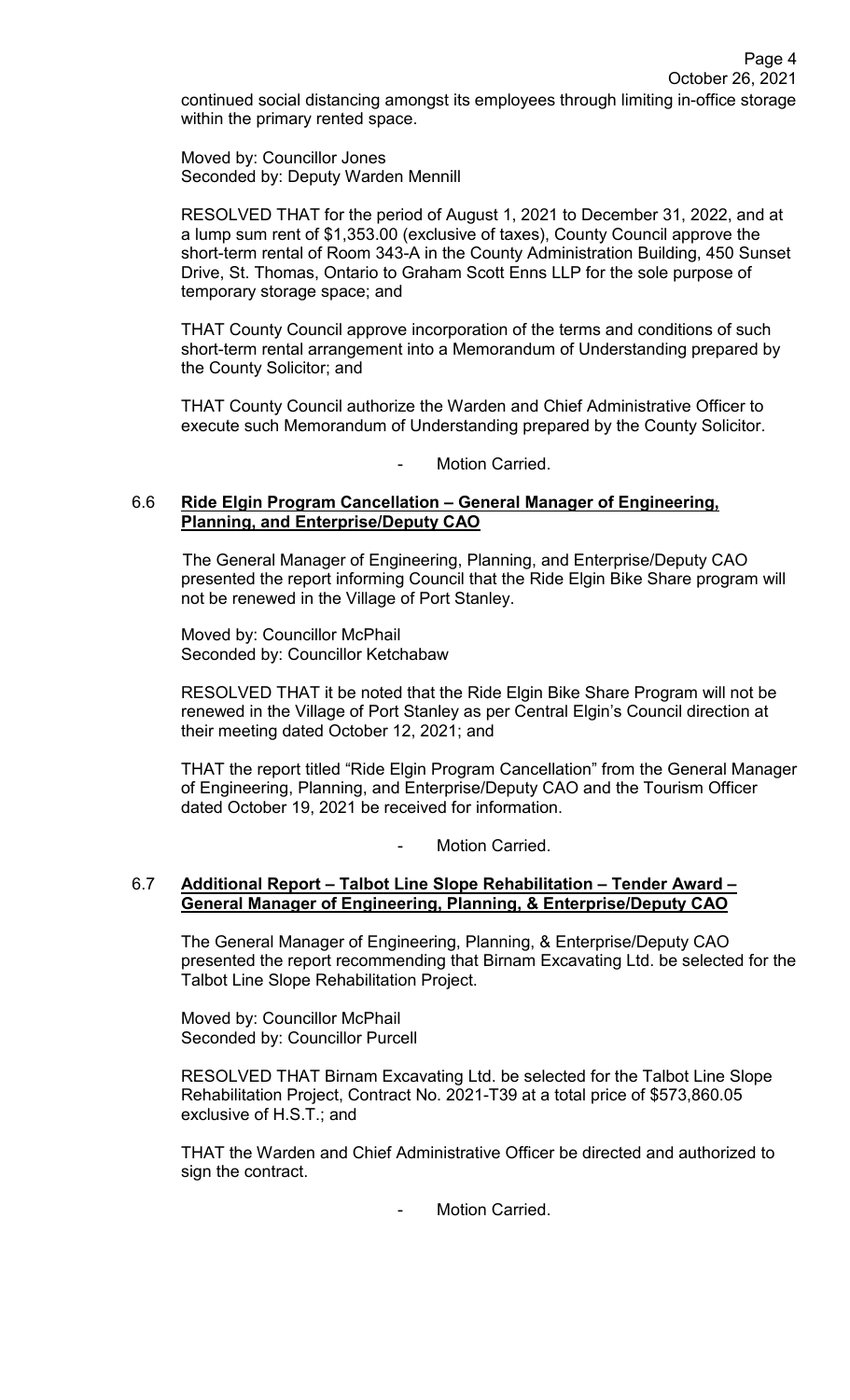# **7. COUNCIL CORRESPONDENCE**

### 7.1 **Items for Consideration**

7.1.1 Ed Roloson, Manager of Capital Projects – Water/Wastewater Operations, Municipality of Bayham requesting letters of support for their Disaster Mitigation and Adaptation Fund (DMAF) application for the restoration of portions of the Port Burwell storm drain network.

Moved by: Councillor Jones Seconded by: Councillor Purcell

RESOLVED THAT the Warden be directed to provide a letter of support for the Municipality of Bayham's Disaster Mitigation and Adaptation Fund (DMAF) application for the restoration of portions of the Port Burwell storm drain network.

Motion Carried.

## 7.2 **Items for Information (Consent Agenda)**

- 7.2.1 Dianne Wilson, Deputy Clerk, Municipality of Central Elgin with a resolution regarding the Ride Elgin Bikeshare Program – Dropbike.
- 7.2.2 Scott R. Butler, Executive Director, Good Roads Board of Directors with a call for nominations to join the 2022-2023 Good Roads Board of Directors.
- 7.2.3 Larry Martin, Chair, Board of Health and Cynthia St. John, Chief Executive Officer, Southwestern Public Health with a request for an additional levy payment of \$1,002,182.
- 7.2.4 SWIFT Monthly Project Update September 2021.

Moved by: Councillor Martyn Seconded by: Councillor French

RESOLVED THAT Correspondence Items #7.2.1 – 7.2.4 be received and filed.

Motion Carried.

## **8. OTHER BUSINESS**

### 8.1 **Statements/Inquiries by Members**

8.1.1 Councillor Jones informed County Council that he recently toured the Broccolini Development site in Talbotville with the Warden, Chief Administrative Officer, Township of Southwold Chief Administrative Officer, MPP Jeff Yurek, and MP Karen Vecchio. Councillor Jones thanked the County for their assistance to the Township of Southwold with the sale of the property.

## 8.2 **Notice of Motion**

None.

#### 8.3 **Matters of Urgency**

 8.3.1 County Council consented to Councillor Purcell's request to seek a delegation with the Minister of Long-Term Care at the Rural Ontario Municipal Association (ROMA) Conference in January 2022.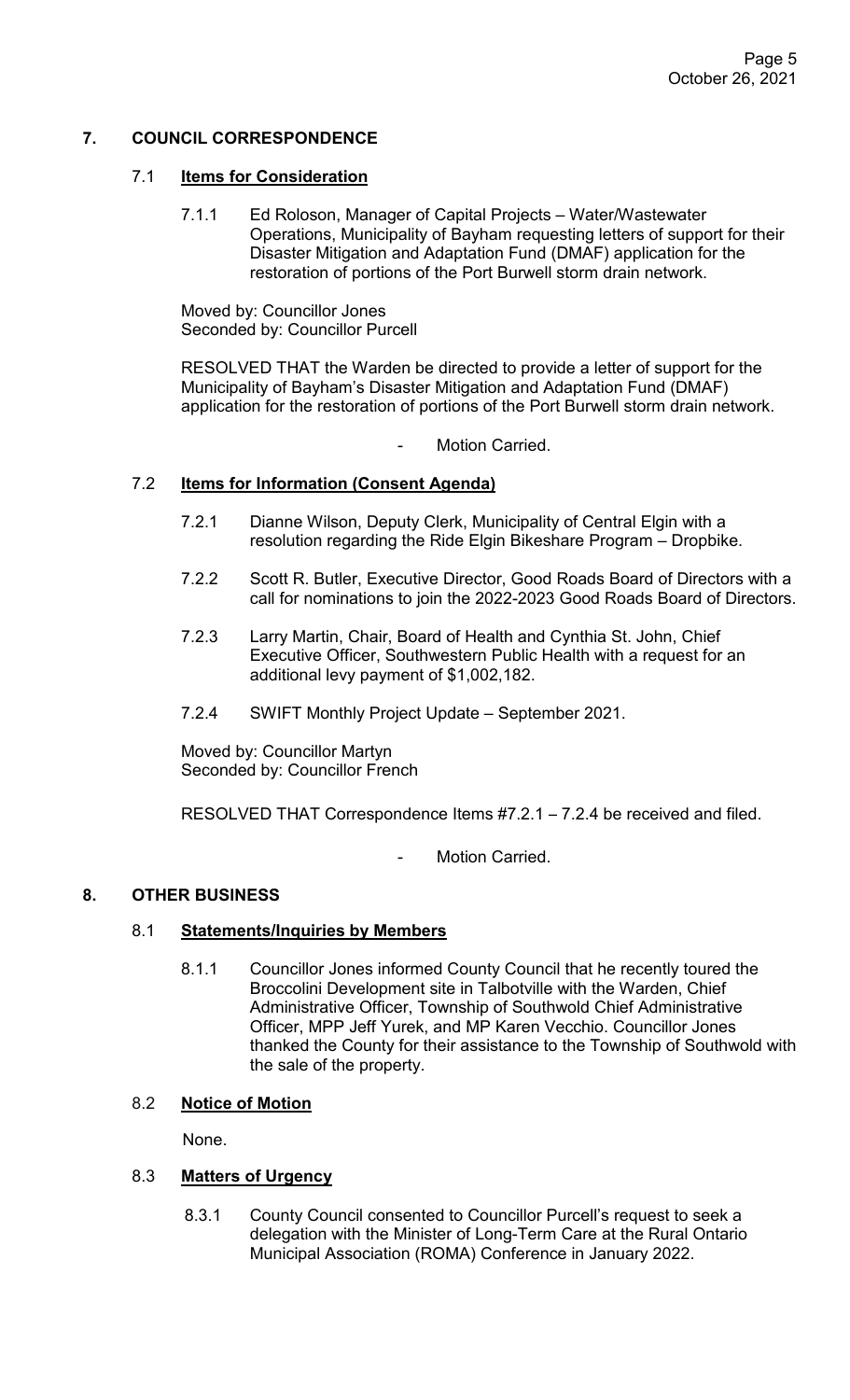## **9. CLOSED MEETING ITEMS**

Moved by: Councillor Jones Seconded by: Councillor Giguère

RESOLVED THAT we do now proceed into closed meeting session in accordance with the Municipal Act to discuss the following matters under Municipal Act Section 239 (2):

In-Camera Item #1

*(b) personal matters about an identifiable individual, including municipal or local board employees; (d) labour relations or employee negotiations* – Organizational Update.

Motion Carried.

#### **10. MOTION TO RISE AND REPORT**

Moved by: Councillor Ketchabaw Seconded by: Councillor McPhail

RESOLVED THAT we do now rise and report.

Motion Carried.

In-Camera Item #1 – Organizational Update

Moved by: Councillor Jones Seconded by: Councillor Purcell

RESOLVED THAT the Chief Administrative Officer proceed as directed.

Motion Carried.

#### **11. MOTION TO ADOPT RECOMMENDATIONS FROM THE COMMITTEE OF THE WHOLE**

Moved by: Councillor Martyn Seconded by: Councillor French

RESOLVED THAT we do now adopt recommendations of the Committee Of The Whole.

Motion Carried

### **12. CONSIDERATION OF BY-LAWS**

#### 13.1 **By-Law 21-38 – Operation of the Elgin County Museum**

BEING a By-law to Provide for the Operation of the Elgin County Museum and to Repeal By-law 16-03.

Moved by: Deputy Warden Mennill Seconded by: Councillor Giguère

RESOLVED THAT By-Law No. 21-38 be now read a first, second and third time and finally passed.

Motion Carried.

#### 13.2 **By-Law 21-39 – Confirming all Actions and Proceedings**

BEING a By-law to Confirm Proceedings of the Municipal Council of the Corporation of the County of Elgin at the October 26, 2021 Meeting.

Moved by: Councillor Jones Seconded by: Councillor Martyn